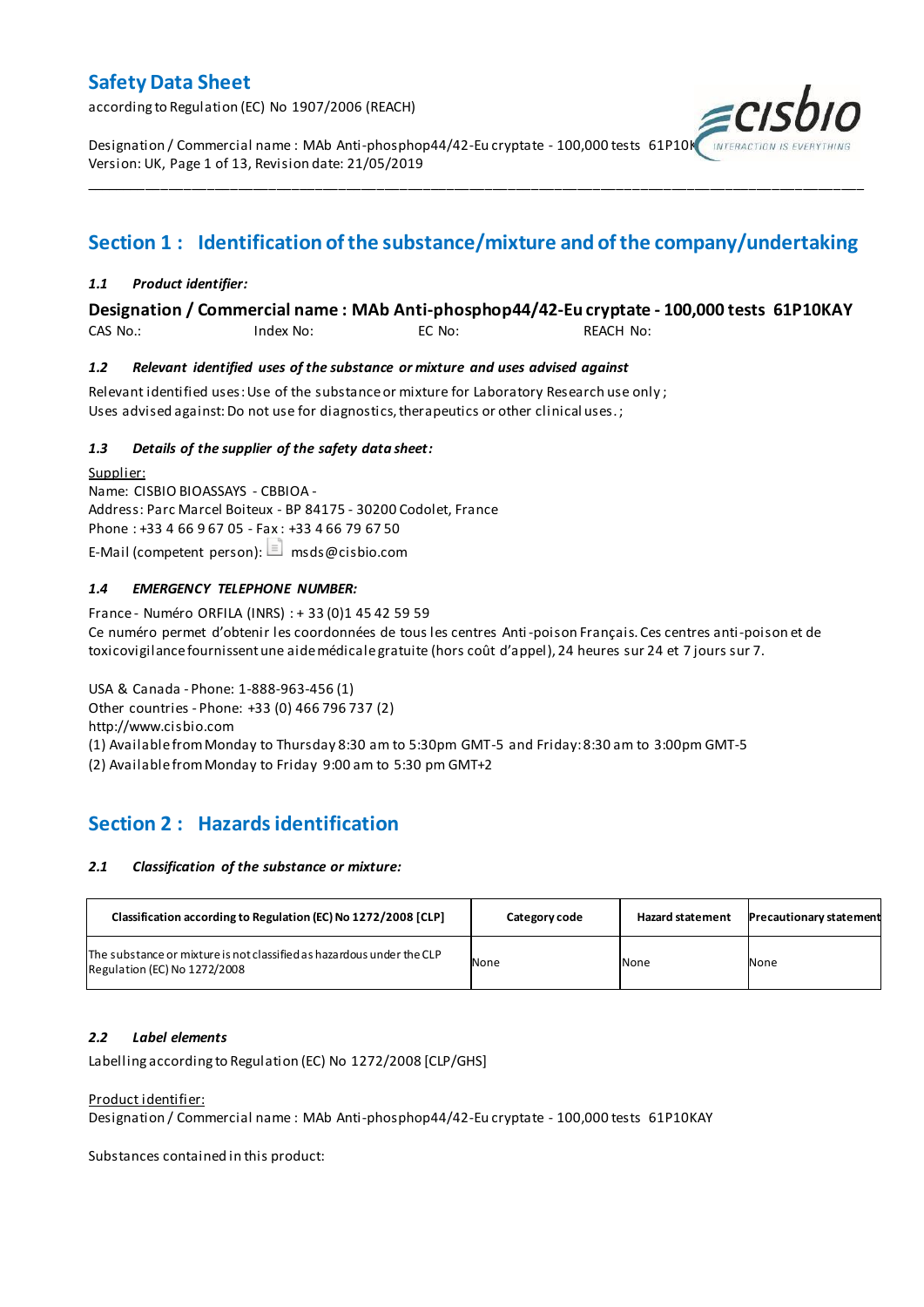according to Regulation (EC) No 1907/2006 (REACH)

Designation / Commercial name : MAb Anti-phosphop44/42-Eu cryptate - 100,000 tests 61P10K INTERACTION IS EVERYTHING Version: UK, Page 2 of 13, Revision date: 21/05/2019



Hazard pictograms

Signal word:

Hazard and precautionary statements:

### *2.3 Other hazards*

The mixture does not contain substances classified as 'Substances of Very High Concern' (SVHC) >= 0.1% published by the European CHemicals Agency (ECHA) under article 57 of REACH. The mixture satisfies neither the PBT nor the vPvB criteria for mixtures in accordance with annexe XIII of the REACH regulations EC 1907/2006. ; Adverse human health effects and symptoms:

\_\_\_\_\_\_\_\_\_\_\_\_\_\_\_\_\_\_\_\_\_\_\_\_\_\_\_\_\_\_\_\_\_\_\_\_\_\_\_\_\_\_\_\_\_\_\_\_\_\_\_\_\_\_\_\_\_\_\_\_\_\_\_\_\_\_\_\_\_\_\_\_\_\_\_\_\_\_\_\_\_\_\_\_\_\_\_\_\_\_\_\_\_\_\_\_\_\_\_\_\_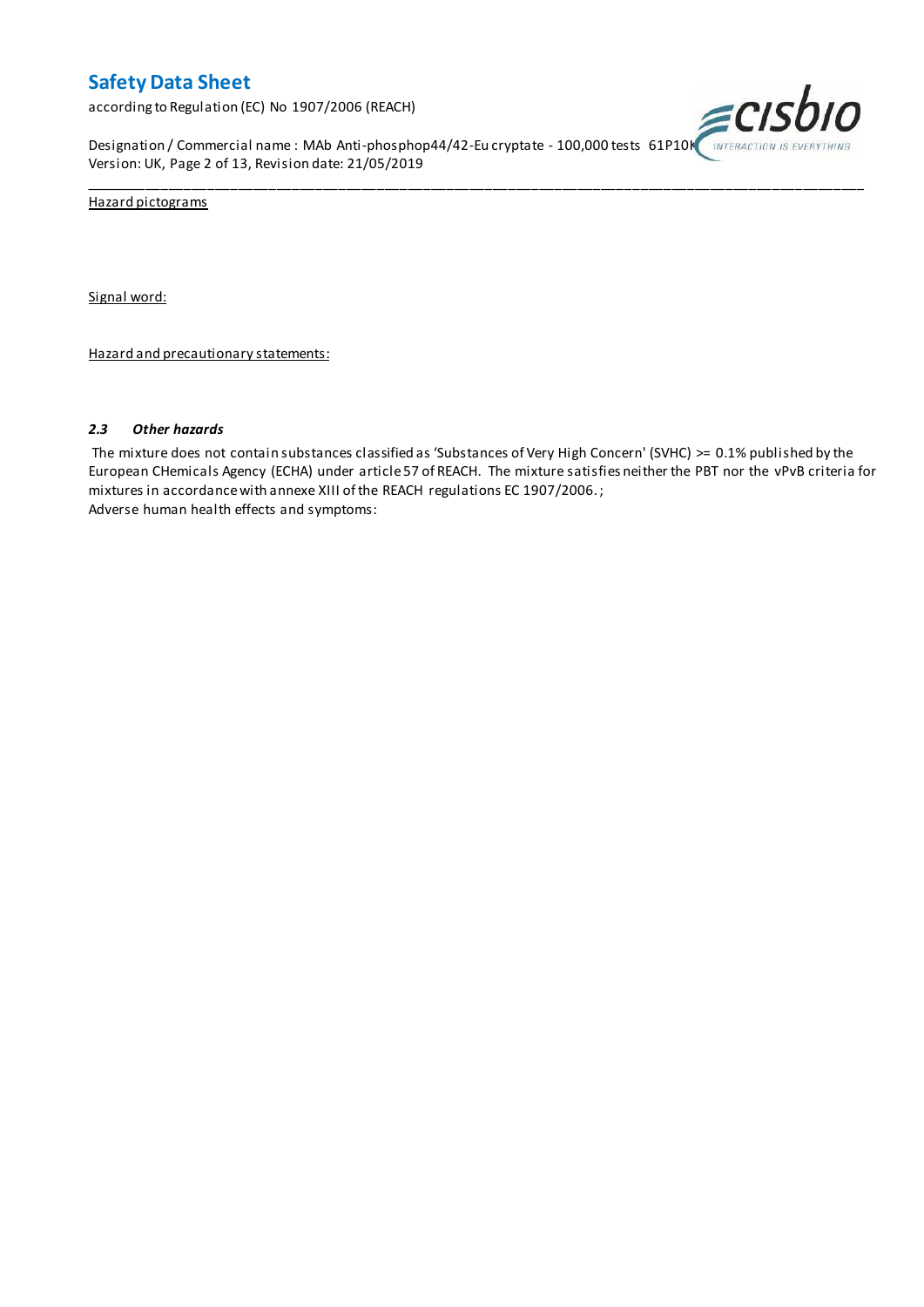according to Regulation (EC) No 1907/2006 (REACH)



Designation / Commercial name : MAb Anti-phosphop44/42-Eu cryptate - 100,000 tests 61P10K Version: UK, Page 3 of 13, Revision date: 21/05/2019

## **Section 3 : Composition/information on ingredients**

### *3.2 Mixtures*

Hazardous ingredients:

| Substance name                                                                 | $CASn^{\circ}$ | Index n° | EC n <sup>o</sup> | Classification according Regulation (EC) Concentration<br>No. 1272 [CLP] | (%)     | <b>SCL</b> | M-factor |
|--------------------------------------------------------------------------------|----------------|----------|-------------------|--------------------------------------------------------------------------|---------|------------|----------|
| $4-(2-$<br>hydroxyethyl)piperazin<br>7365-45-9<br>1-ylethanesulphonic<br>lacid |                |          | 230-907-9         |                                                                          | $< 3\%$ |            |          |

\_\_\_\_\_\_\_\_\_\_\_\_\_\_\_\_\_\_\_\_\_\_\_\_\_\_\_\_\_\_\_\_\_\_\_\_\_\_\_\_\_\_\_\_\_\_\_\_\_\_\_\_\_\_\_\_\_\_\_\_\_\_\_\_\_\_\_\_\_\_\_\_\_\_\_\_\_\_\_\_\_\_\_\_\_\_\_\_\_\_\_\_\_\_\_\_\_\_\_\_\_

Additional information:

Full text of H- and EUH-phrases: see SECTION 16.

## **Section 4 : First aid measures**

### *4.1 Description of first aid measures*

**General information**:Do not leave affected person unattended. ;

**Following inhalation:**In case of respiratory tractirritation, consult a physician. ;

**Following skin contact**:After contact with skin, wash immediately with water ;

**Following eye contact**:After contact with the eyes, rinse with water with the eyelids open for a sufficient length of time, then consult an ophthalmologist immediately. ;

**Following ingestion**:Do NOT induce vomiting. ;

**Self-protection of the first aider**:

### *4.2 Most important symptoms and effects, both acute and delayed*

Symptoms:No known symptoms to date. ; Effects:

### *4.3 Indication of any immediate medical attention and special treatment needed*

Notes for the doctor:

## **Section 5 : Firefighting measures**

### *5.1 Extinguishing media:*

**Suitable extinguishing media**:This product is not flammable. Use extinguishing agent suitable for type of surrounding fire ;

### *5.2 Special hazards arising from the substance or mixture*

Hazardous combustion products:/

### *5.3 Advice for fire-fighters*

Wear Protective clothing. ;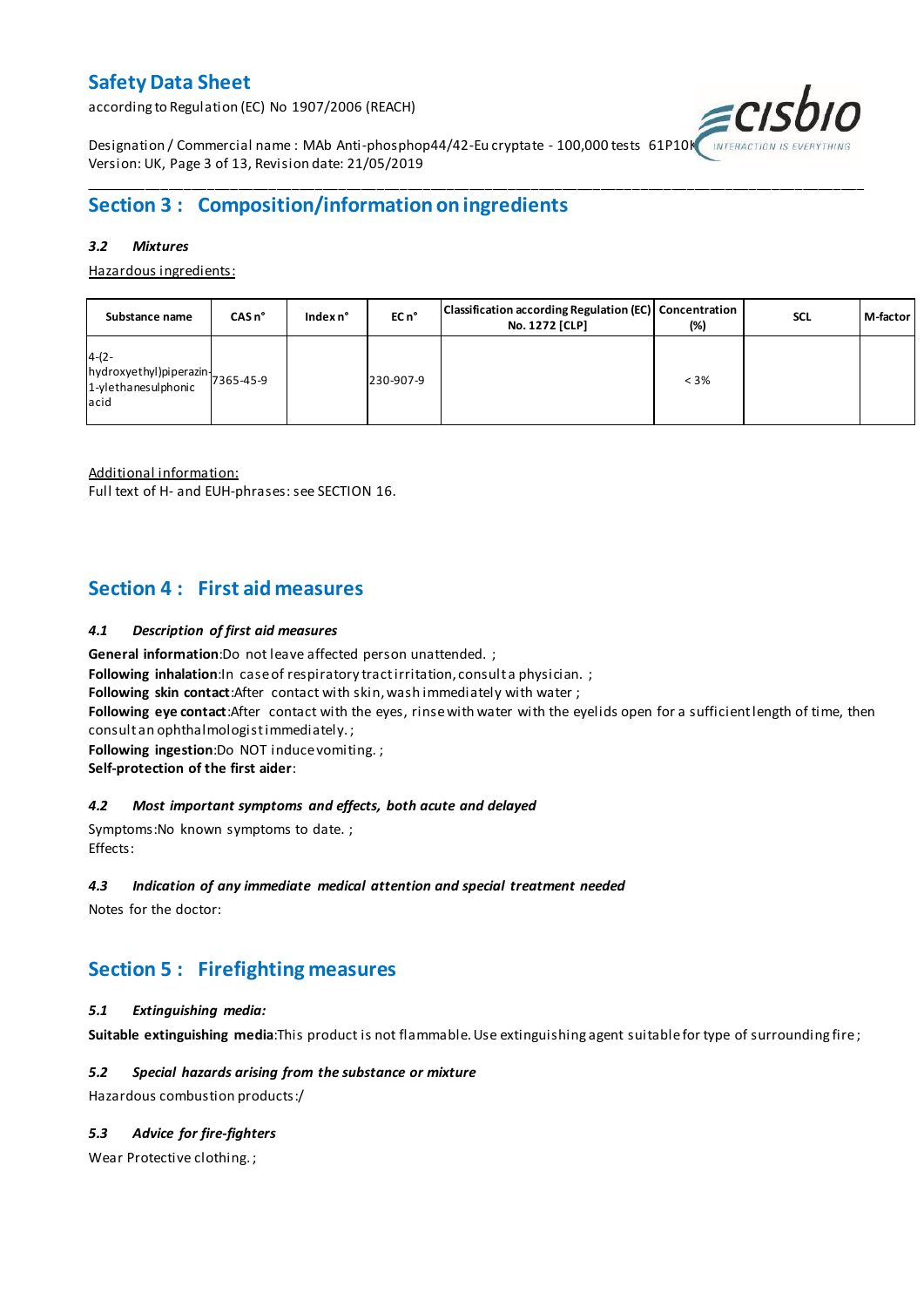according to Regulation (EC) No 1907/2006 (REACH)

Designation / Commercial name : MAb Anti-phosphop44/42-Eu cryptate - 100,000 tests 61P10K Version: UK, Page 4 of 13, Revision date: 21/05/2019

\_\_\_\_\_\_\_\_\_\_\_\_\_\_\_\_\_\_\_\_\_\_\_\_\_\_\_\_\_\_\_\_\_\_\_\_\_\_\_\_\_\_\_\_\_\_\_\_\_\_\_\_\_\_\_\_\_\_\_\_\_\_\_\_\_\_\_\_\_\_\_\_\_\_\_\_\_\_\_\_\_\_\_\_\_\_\_\_\_\_\_\_\_\_\_\_\_\_\_\_\_



## **Section 6 : Accidental release measures**

### *6.1 Personal precautions, protective equipment and emergency procedures*

Emergency procedures: Provide adequate ventilation. ;

### *6.2 Environmental precautions*

Do not allow to enter into surface water or drains. ;

### *6.3 Methods and material for containment and cleaning up*

For cleaning up:Suitable material for taking up: Absorbing material, organic ; Other information:

### *6.4 Reference to other sections*

Additional information:

## **Section 7 : Handling and storage**

### *7.1 Precautions for safe handling*

Protective measures: Advice on safe handling: Avoid contact with skin, eyes and clothes.; Fire preventions:

Do not eat, drink or smoke in areas where reagents are handled. ; Advice on general occupational hygiene Handle in accordance with good industrial hygiene and safety practice;

### *7.2 Conditions for safe storage, including any incompatibilities*

Technical measures and storage conditions: Requirements for storage rooms and vessels: Keep container tightly closed.; Hints on storage assembly: Materials to avoid: Further information on storage conditions:

### *7.3 Specific end uses:*

Recommendations on specific end uses: Observe technical data sheet. ;

## **Section 8 : Exposure controls/personal protection**

### *8.1 Control parameters*

Preliminary remark:

### 8.1.1 Occupational exposure limits:

• France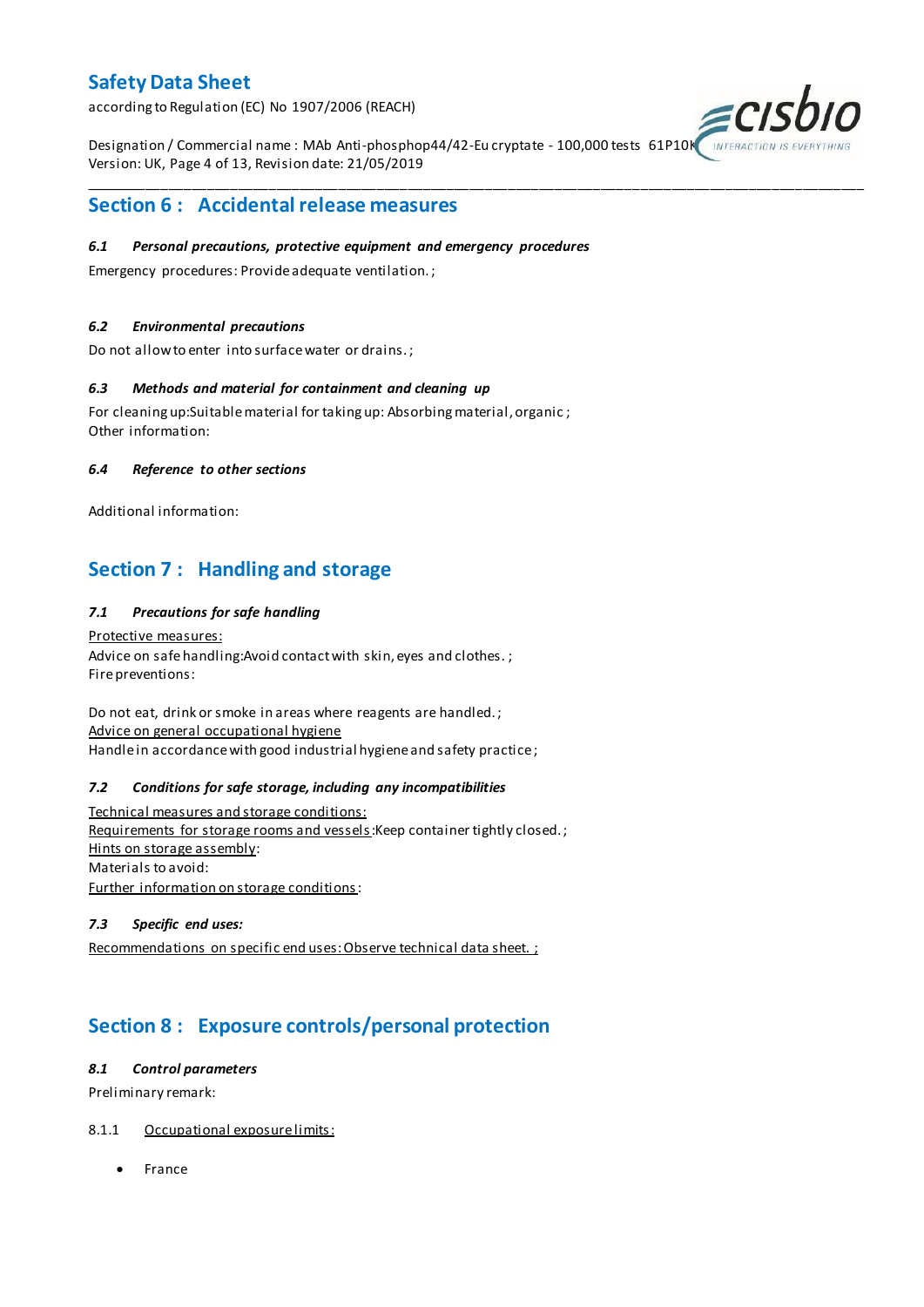according to Regulation (EC) No 1907/2006 (REACH)



Designation / Commercial name : MAb Anti-phosphop44/42-Eu cryptate - 100,000 tests 61P10K INTERACTION IS EVERYTHING Version: UK, Page 5 of 13, Revision date: 21/05/2019

| Source:                 |           | Informations relatives à la réglementation VME (France) : ED 984, 07.2012 |            |           |           |  |  |  |  |  |  |  |  |
|-------------------------|-----------|---------------------------------------------------------------------------|------------|-----------|-----------|--|--|--|--|--|--|--|--|
| Substance               | EC-No.    | CAS-No                                                                    | VLE(mg/m3) | VLE (ppm) | VME (ppm) |  |  |  |  |  |  |  |  |
| 7365-45-9/230-<br>907-9 | 230-907-9 | 7365-45-9                                                                 |            |           |           |  |  |  |  |  |  |  |  |

### • Spain

| Source :                | <b>June 2015</b> | Limites de Exposicion Profesional para Agentes Quimicos en Espana<br>Instituto Nacional de Seguridade Higiene en el Trabajo |                  |              |                  |              |  |  |  |  |  |  |
|-------------------------|------------------|-----------------------------------------------------------------------------------------------------------------------------|------------------|--------------|------------------|--------------|--|--|--|--|--|--|
| Substance               | EC-No.           | <b>CAS-No</b>                                                                                                               | $VLA-EC$ (mg/m3) | VLA-EC (ppm) | $VLA-ED (mg/m3)$ | VLA-ED (ppm) |  |  |  |  |  |  |
| 7365-45-9/230-<br>907-9 | 230-907-9        | 7365-45-9                                                                                                                   |                  |              |                  |              |  |  |  |  |  |  |

### **•** Germany

| Source:             | TRGS 900, June 2015, BAuA |           |               |           |  |  |  |  |  |  |  |
|---------------------|---------------------------|-----------|---------------|-----------|--|--|--|--|--|--|--|
| Substance           | EC-No.                    |           | $AGW$ (mg/m3) | AGW (ppm) |  |  |  |  |  |  |  |
| 7365-45-9/230-907-9 | 230-907-9                 | 7365-45-9 |               |           |  |  |  |  |  |  |  |

- Italia
- **•** Greece
- $\bullet$  UK
- OSHA (USA)

| Source:                     | Occupational Safety and Health Administration (OSHA) Permissible Exposure Limits (PELS) from 29 CFR 1910.1000 |           |                                             |                                                                                               |                                                                      |                                                                 |  |  |  |  |
|-----------------------------|---------------------------------------------------------------------------------------------------------------|-----------|---------------------------------------------|-----------------------------------------------------------------------------------------------|----------------------------------------------------------------------|-----------------------------------------------------------------|--|--|--|--|
| Substance                   | <b>CAS-No</b><br>EC-No.                                                                                       |           | <b>OSHA Permissible</b><br>8-hour TWA (ppm) | <b>OSHA Permissible</b><br>Exposure Limit (PEL)   Exposure Limit (PEL) 8-<br>hour TWA (mg/m3) | <b>OSHA Permissible</b><br><b>Exposure Limit (PEL)</b><br>STEL (ppm) | <b>OSHA Permissible</b><br>Exposure Limit (PEL)<br>STEL (mg/m3) |  |  |  |  |
| 7365-45-9/230-907 230-907-9 |                                                                                                               | 7365-45-9 |                                             |                                                                                               |                                                                      |                                                                 |  |  |  |  |

## 8.1.2 Biological limit values (Germany):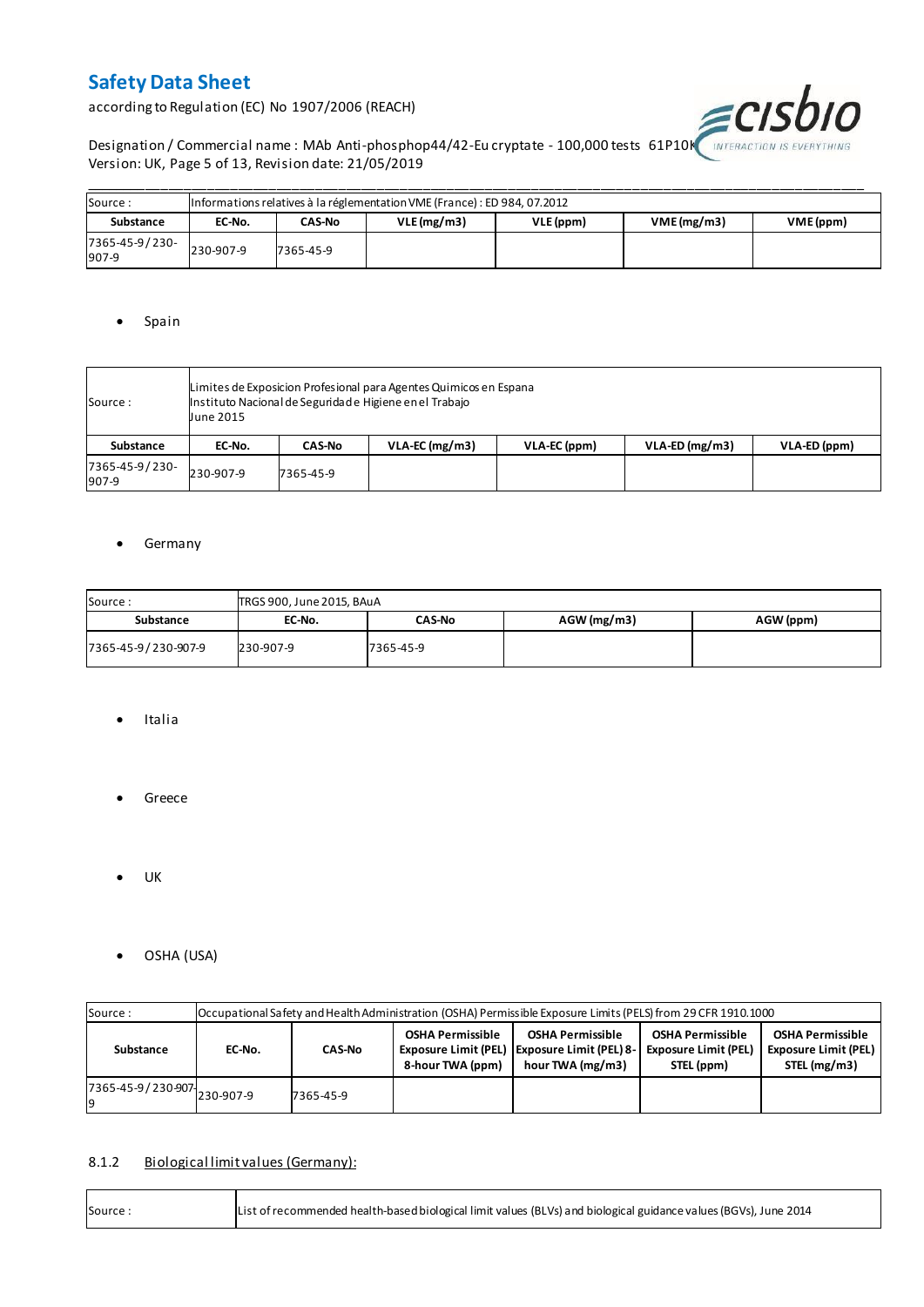according to Regulation (EC) No 1907/2006 (REACH)



Designation / Commercial name : MAb Anti-phosphop44/42-Eu cryptate - 100,000 tests  $|61P10K\rangle$ Version: UK, Page 6 of 13, Revision date: 21/05/2019

| Substance           | EC-No.    | CAS-No    | $BLV$ (mg/m3) | BLV (ppm) |
|---------------------|-----------|-----------|---------------|-----------|
| 7365-45-9/230-907-9 | 230-907-9 | 7365-45-9 |               |           |

### 8.1.3 Exposure limits at intended use (Germany):

| Source:             |           | TRGS 903, November 2015, BAuA |             |           |  |  |  |  |  |  |  |
|---------------------|-----------|-------------------------------|-------------|-----------|--|--|--|--|--|--|--|
| Substance           | EC-No.    | CAS-No                        | BGW (mg/m3) | BGW (ppm) |  |  |  |  |  |  |  |
| 7365-45-9/230-907-9 | 230-907-9 | 7365-45-9                     |             |           |  |  |  |  |  |  |  |

### 8.1.4 DNEL/PNEC-values:

### • DNEL worker

| Source:                 |        | <b>GESTIS</b> - substance database |                                                 |                                                          |                                                           |                                 |                                                                            |                                    |                                                                                 |
|-------------------------|--------|------------------------------------|-------------------------------------------------|----------------------------------------------------------|-----------------------------------------------------------|---------------------------------|----------------------------------------------------------------------------|------------------------------------|---------------------------------------------------------------------------------|
| Substance               | EC-No. | <b>CAS-No</b>                      | Acute - dermal,<br>local effects<br>(mg/kg/day) | $Long-term -$<br>dermal, local<br>effects<br>(mg/kg/day) | Long-term –<br>dermal.<br>systemic effects<br>(mg/kg/day) | $Acute -$<br>linhalation. local | $Acute -$<br>inhalation.<br>vuleffects (mg/m3) systemic effects<br>(mg/m3) | $Long-term -$<br>inhalation, local | $Long-term -$<br>inhalation.<br>~~ leffects (mg/m3) systemic effects<br>(mg/m3) |
| 7365-45-9/<br>230-907-9 |        | 230-907-97365-45-9                 |                                                 |                                                          |                                                           |                                 | 23.5-23.5                                                                  |                                    |                                                                                 |

### DNEL consumer

| Source:                       |        | GESTIS - substance database |                                               |                                                          |                                                             |                              |                                                                           |                                  |                                                                              |  |  |  |  |  |
|-------------------------------|--------|-----------------------------|-----------------------------------------------|----------------------------------------------------------|-------------------------------------------------------------|------------------------------|---------------------------------------------------------------------------|----------------------------------|------------------------------------------------------------------------------|--|--|--|--|--|
| Substance                     | EC-No. | <b>CAS-No</b>               | Acute-dermal.<br>local effects<br>(mg/kg/day) | $Long-term -$<br>dermal, local<br>effects<br>(mg/kg/day) | $Long-term -$<br>dermal,<br>systemic effects<br>(mg/kg/day) | Acute –<br>inhalation, local | $Acute -$<br>inhalation.<br>"leffects (mg/m3) systemic effects<br>(mg/m3) | Long-term –<br>inhalation, local | $Long-term -$<br>inhalation.<br>weffects (mg/m3) systemic effects<br>(mg/m3) |  |  |  |  |  |
| $7365 - 45 - 9/$<br>230-907-9 |        | 230-907-97365-45-9          |                                               |                                                          |                                                             |                              |                                                                           |                                  |                                                                              |  |  |  |  |  |

### DNEL remark:

• PNEC

| Source:         | <b>INERIS</b>                    |               |            |                                                                                                           |  |  |              |  |                      |  |            |  |                      |  |  |
|-----------------|----------------------------------|---------------|------------|-----------------------------------------------------------------------------------------------------------|--|--|--------------|--|----------------------|--|------------|--|----------------------|--|--|
| Substance       |                                  |               |            | PNEC AQUATIC                                                                                              |  |  |              |  |                      |  |            |  | <b>PNEC Sediment</b> |  |  |
|                 | EC-No.                           | <b>CAS-No</b> | freshwater |                                                                                                           |  |  | marine water |  | intermittent release |  | freshwater |  | marine water         |  |  |
|                 |                                  |               | (mg/L)     | (mg/kg)  (ppm)  (mg/L)  (mg/kg)  (ppm)  (mg/L)  (mg/kg)  (ppm)  (mg/L) (mg/kg) (ppm) (mg/L) (mg/kg) (ppm) |  |  |              |  |                      |  |            |  |                      |  |  |
| 7365-45-9<br>19 | l/ 230-907-l230-907-9l7365-45-9l |               |            |                                                                                                           |  |  |              |  |                      |  |            |  |                      |  |  |

| Source:          | <b>INERIS</b> |               |               |         |                  |                                       |         |       |          |                    |  |                             |                      |
|------------------|---------------|---------------|---------------|---------|------------------|---------------------------------------|---------|-------|----------|--------------------|--|-----------------------------|----------------------|
| <b>Substance</b> | EC-No.        | <b>CAS-No</b> | <b>Others</b> |         |                  |                                       |         |       |          |                    |  |                             |                      |
|                  |               |               | PNEC soil     |         |                  | <b>PNEC</b> sewage treatment<br>plant |         |       | PNEC air |                    |  | PNEC secondary<br>poisoning |                      |
|                  |               |               | (mg/L)        | (mg/kg) | $(ppm)$ $(mg/L)$ |                                       | (mg/kg) | (ppm) |          | $(mg/L)$ $(mg/kg)$ |  |                             | (ppm) (mg/L) (mg/kg) |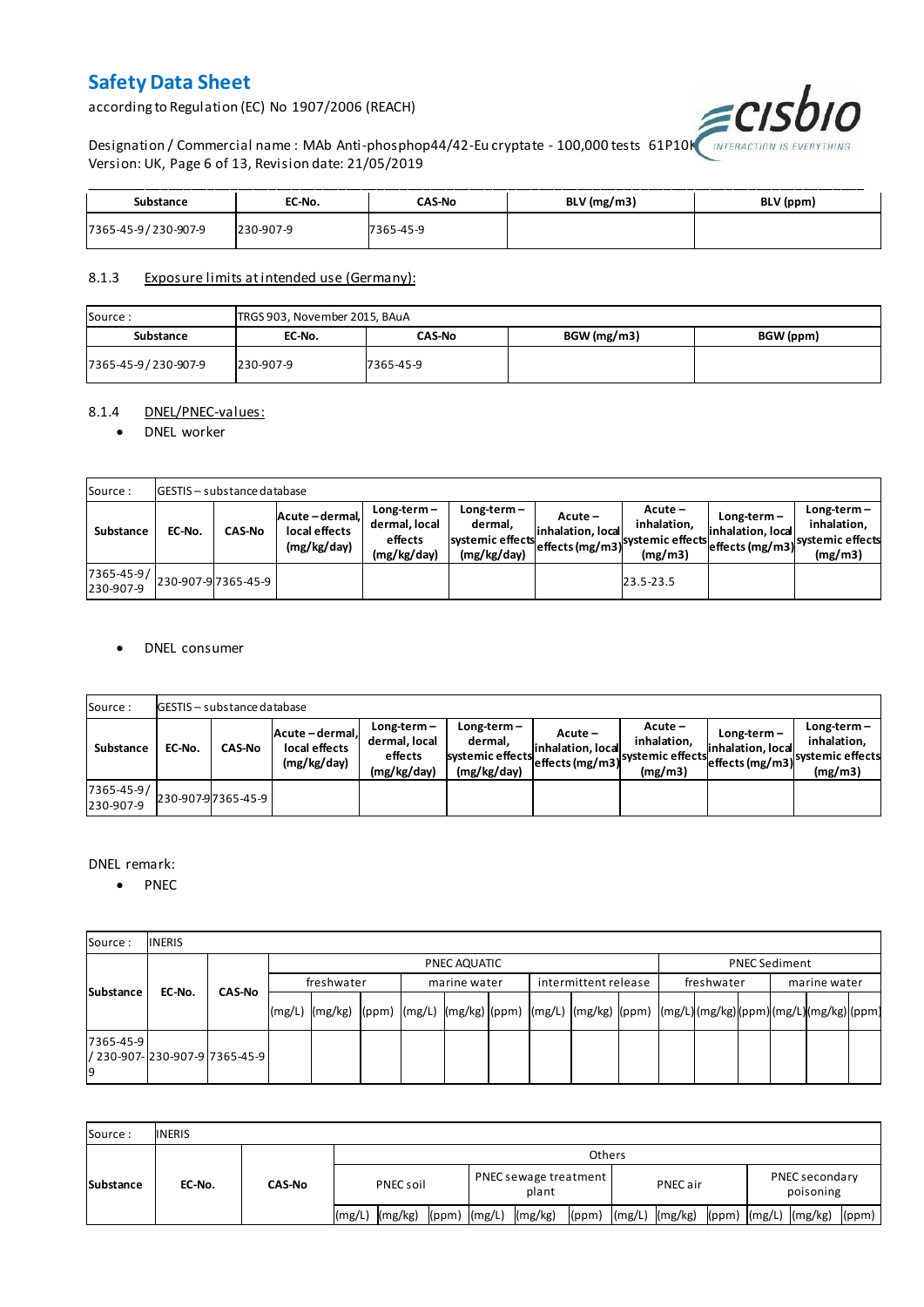according to Regulation (EC) No 1907/2006 (REACH)



Designation / Commercial name : MAb Anti-phosphop44/42-Eu cryptate - 100,000 tests 61P10K INTERACTION IS I Version: UK, Page 7 of 13, Revision date: 21/05/2019

| 7365-45-9/<br>230-907-9 230-907-9 | 7365-45-9 |  |  |  |  |  |  |
|-----------------------------------|-----------|--|--|--|--|--|--|

PNEC remark: Control parameters remark:

### *8.2 Exposure controls*

8.2.1 Appropriate engineering controls:

8.2.2 Personal protective equipment:

**Eye / Face protection**: Safety glasses with side-shields ; **Skin protection**:Gloves ;

**Respiratory protection**:Ensure adequate ventilation ;

**Thermal hazards**:

8.2.3 Environmental exposure controls:

## **Section 9 : Physical and chemical properties**

#### *9.1 Information on basic physical and chemical properties*

| Appearance            |            |
|-----------------------|------------|
| Physical state        | Liquid ;   |
| Colour                | Colorless: |
| Odour                 |            |
| Odour threshold (ppm) |            |

|                                                             |                                           | Value | Concentration<br>(mol/L) | Method | Temperature (°C) | Pressure (kPa) | Remark |
|-------------------------------------------------------------|-------------------------------------------|-------|--------------------------|--------|------------------|----------------|--------|
| pH                                                          |                                           |       |                          |        |                  |                |        |
| Melting point (°C)                                          |                                           |       |                          |        |                  |                |        |
| Freezing point (°C)                                         |                                           |       |                          |        |                  |                |        |
| Initial boiling point/boiling range (°C)                    |                                           |       |                          |        |                  |                |        |
| Flash point (°C)                                            |                                           |       |                          |        |                  |                |        |
| Evaporation rate (kg/m <sup>2</sup> /h)                     |                                           |       |                          |        |                  |                |        |
| Flammability (type : ) (%)                                  |                                           |       |                          |        |                  |                |        |
| Upper/lower<br>flammability or explosive<br>limits          | Upper explosive limit<br>(%)              |       |                          |        |                  |                |        |
|                                                             | Lower explosive limit (%)                 |       |                          |        |                  |                |        |
| Vapour pressure (kPa)                                       |                                           |       |                          |        |                  |                |        |
| Vapour density (g/cm <sup>3</sup> )                         |                                           |       |                          |        |                  |                |        |
|                                                             | Density (g/cm <sup>3</sup> )              |       |                          |        |                  |                |        |
| Densities                                                   | Relative density (g/cm <sup>3</sup> )     |       |                          |        |                  |                |        |
|                                                             | Bulk density (g/cm <sup>3</sup> )         |       |                          |        |                  |                |        |
|                                                             | Critical density (g/cm <sup>3</sup> )     |       |                          |        |                  |                |        |
| Solubility (Type: ) (g/L)                                   |                                           |       |                          |        |                  |                |        |
| Partition coefficient (log Pow)<br>n-octanol/water at pH :  |                                           |       |                          |        |                  |                |        |
| Auto-ignition temperature (°C)                              |                                           |       |                          |        |                  |                |        |
| Decomposition temperature (°C)<br>Decomposition energy : kJ |                                           |       |                          |        |                  |                |        |
| Viscosity                                                   | Viscosity, dynamic (poiseuille)           |       |                          |        |                  |                |        |
|                                                             | Viscosity, cinematic (cm <sup>3</sup> /s) |       |                          |        |                  |                |        |
| Oxidising properties                                        |                                           |       |                          |        |                  |                |        |
| Explosive properties                                        |                                           |       |                          |        |                  |                |        |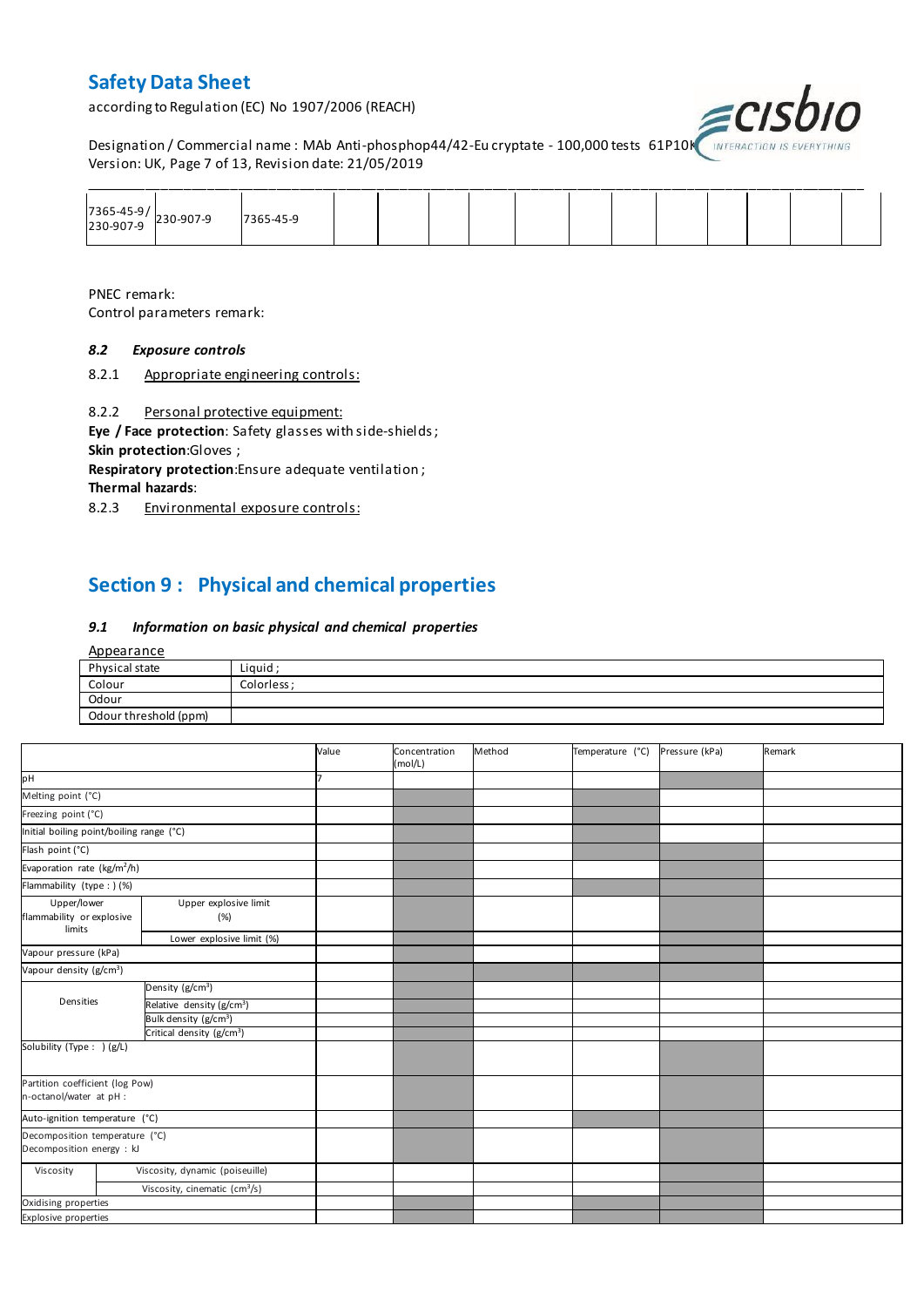according to Regulation (EC) No 1907/2006 (REACH)



Designation / Commercial name : MAb Anti-phosphop44/42-Eu cryptate - 100,000 tests 61P10K Version: UK, Page 8 of 13, Revision date: 21/05/2019

\_\_\_\_\_\_\_\_\_\_\_\_\_\_\_\_\_\_\_\_\_\_\_\_\_\_\_\_\_\_\_\_\_\_\_\_\_\_\_\_\_\_\_\_\_\_\_\_\_\_\_\_\_\_\_\_\_\_\_\_\_\_\_\_\_\_\_\_\_\_\_\_\_\_\_\_\_\_\_\_\_\_\_\_\_\_\_\_\_\_\_\_\_\_\_\_\_\_\_\_\_

#### *9.2 Other information:*

No other relevant data available

## **Section 10 : Stability and reactivity**

*10.1 Reactivity* This material is considered to be non-reactive under normal use conditions. ;

- *10.2 Chemical stability*
- *10.3 Possibility of hazardous reactions*
- *10.4 Conditions to avoid:*
- *10.5 Incompatible materials:*
- *10.6 Hazardous decomposition products:*

Does not decompose when used for intended uses. ;

## **Section 11 : Toxicological information**

Toxicokinetics, metabolism and distribution

### *11.1 Information on toxicological effects*

#### **Substances**

**Acute toxicity**

Animal data: Acute oral toxicity:

Acute dermal toxicity:

Acute inhalative toxicity:

Practical experience / human evidence: Assessment / Classification: General Remark:

**Skin corrosion/irritation**

Animal data:

In-vitro skin test method: In-vitro skin test result: Assessment / Classification:

**Eye damage/irritation**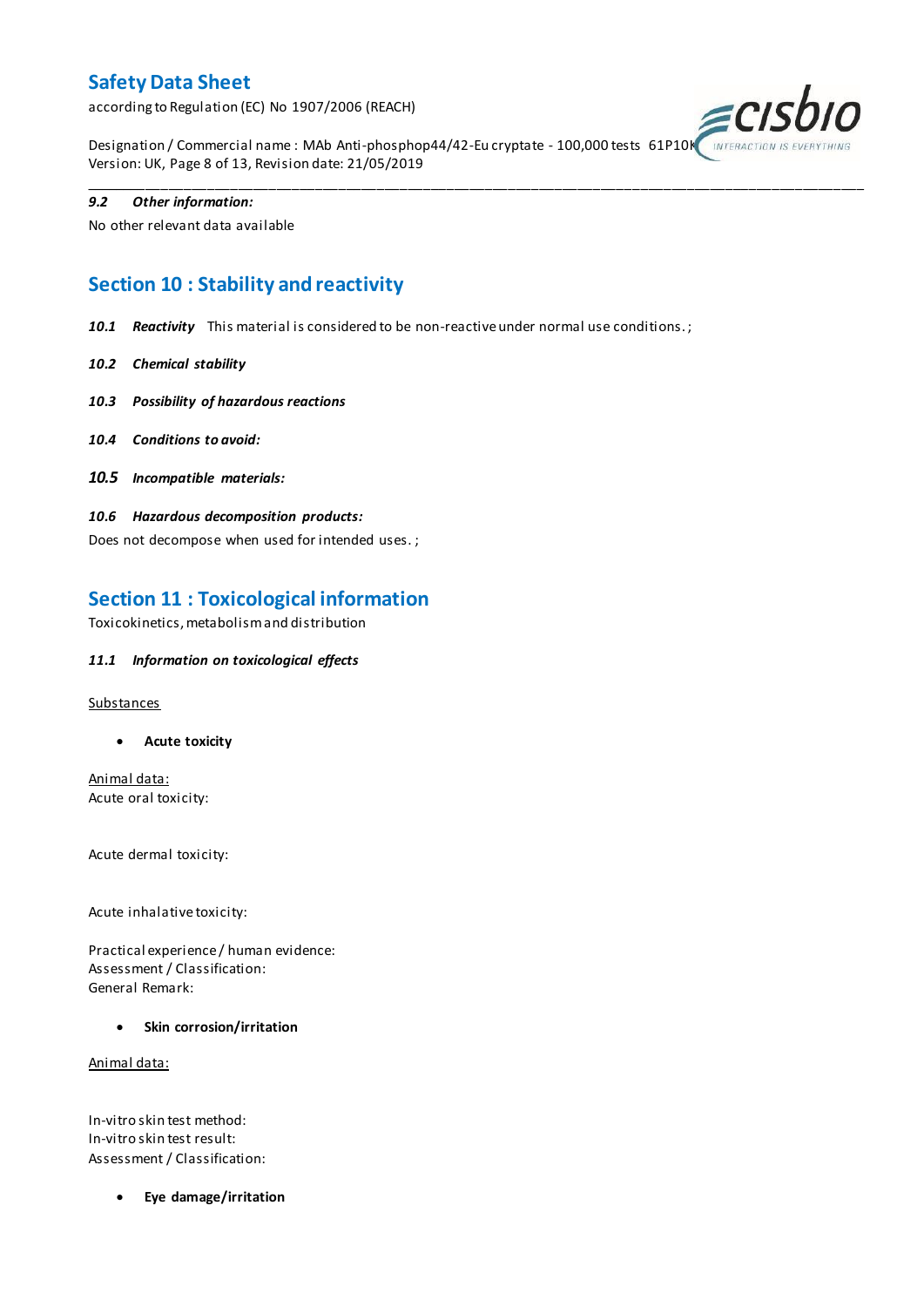according to Regulation (EC) No 1907/2006 (REACH)



Designation / Commercial name : MAb Anti-phosphop44/42-Eu cryptate - 100,000 tests 61P10K Version: UK, Page 9 of 13, Revision date: 21/05/2019

\_\_\_\_\_\_\_\_\_\_\_\_\_\_\_\_\_\_\_\_\_\_\_\_\_\_\_\_\_\_\_\_\_\_\_\_\_\_\_\_\_\_\_\_\_\_\_\_\_\_\_\_\_\_\_\_\_\_\_\_\_\_\_\_\_\_\_\_\_\_\_\_\_\_\_\_\_\_\_\_\_\_\_\_\_\_\_\_\_\_\_\_\_\_\_\_\_\_\_\_\_

#### Animal data:

In vitro eye test method: In vitro eye test result: Assessment / Classification:

- **CMR effects (carcinogenity, mutagenicity and toxicity for reproduction)**
	- o Germ cell mutagenicity:

Animal data:

Assessment / Classification:

o Carcinogenicity

Practical experience / human evidence: Animal data:

Other information: Assessment / Classification:

o Reproductive toxicity

Practical experience / human evidence: Animal data:

Other information: Assessment / Classification:

Overall assessment on CMR properties:

- **Specific target organ toxicity (single exposure)**
	- o STOT SE 1 and 2

Animal data:

Other information:

o STOT SE 3

Practical experience / human evidence:

Other information: Assessment / Classification:

### **Specific target organ toxicity (repeated exposure)**

Practical experience / human evidence: Animal data:

Assessment / Classification: Other information

**Aspiration hazard**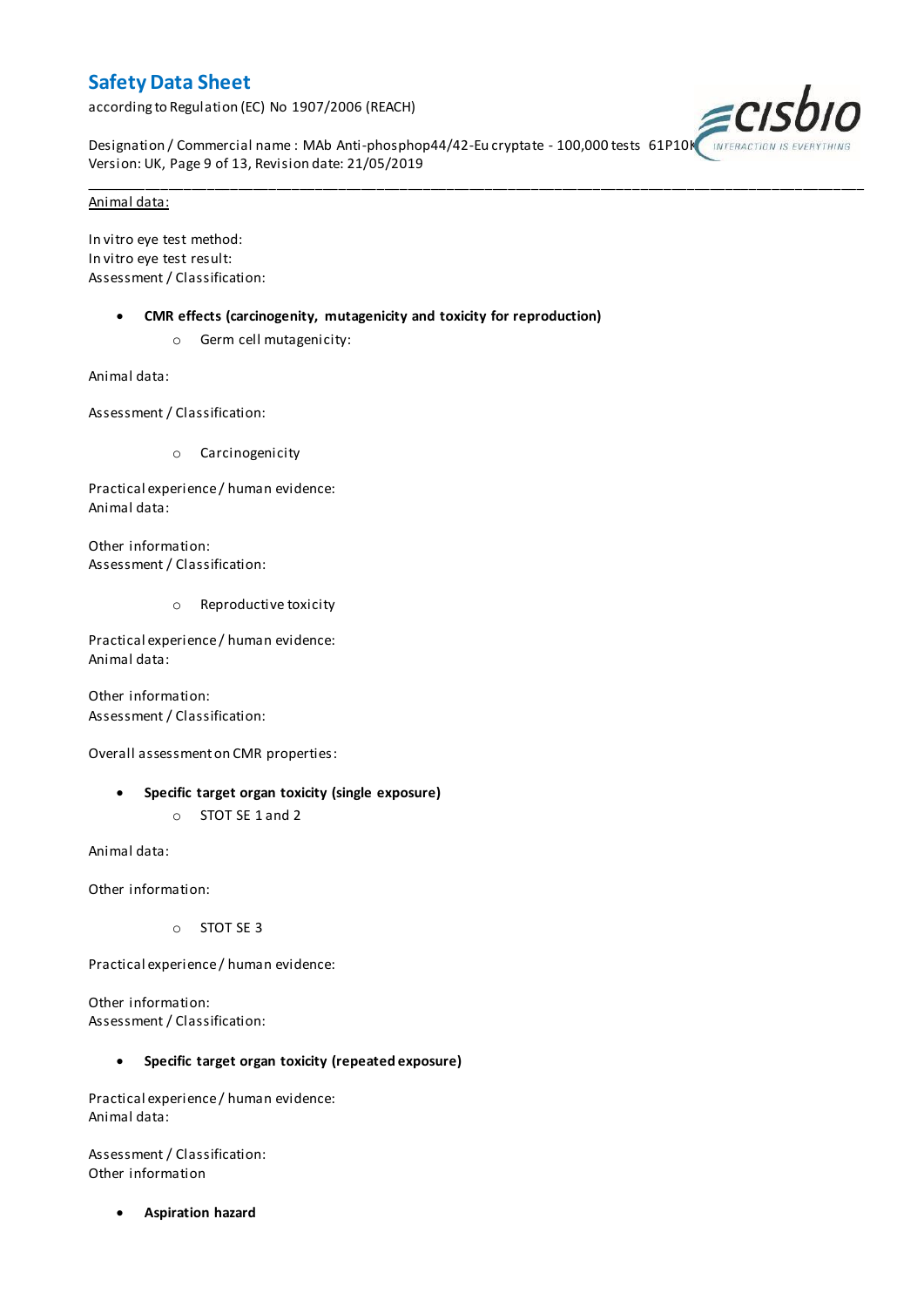according to Regulation (EC) No 1907/2006 (REACH)



Designation / Commercial name : MAb Anti-phosphop44/42-Eu cryptate - 100,000 tests 61P10K Version: UK, Page 10 of 13, Revision date: 21/05/2019

Practical experience / human evidence: Experimental data: viscosity data: see SECTION 9. Assessment / Classification: Remark:

11.1.1 Mixtures No toxicological information is available for the mixture itself

## **Section 12 : Ecological information**

In case that test data regarding one endpoint/differentiation exist for the mixture itself, the classification is carried out according to the substance criteria (excluding biodegradation and bioaccumulation). If no test data exist, the criteria for mixture classification has to be used (calculation method) in this case the toxicological data of the ingredients are shown.

\_\_\_\_\_\_\_\_\_\_\_\_\_\_\_\_\_\_\_\_\_\_\_\_\_\_\_\_\_\_\_\_\_\_\_\_\_\_\_\_\_\_\_\_\_\_\_\_\_\_\_\_\_\_\_\_\_\_\_\_\_\_\_\_\_\_\_\_\_\_\_\_\_\_\_\_\_\_\_\_\_\_\_\_\_\_\_\_\_\_\_\_\_\_\_\_\_\_\_\_\_

## *12.1 Aquatic toxicity:*

Acute (short-term) fish toxicity

Chronic (long-term) fish toxicity

Acute (short-term) toxicity to crustacea

Chronic (long-term) toxicity to crustacea

Acute (short-term) toxicity to algae and cyanobacteria

Toxicity to microorganisms and other aquatic plants / organisms

Assessment / Classification:

### *12.2 Persistence and degradability*

Biodegradation:

Abiotic Degradation:

Assessment / Classification:

### *12.3 Bioaccumulative potential*

Bioconcentration factor (BCF):

### *12.4 Mobility in soil*

### *12.5 Results of PBT and vPvB assessment*

*12.6 Other adverse effects:*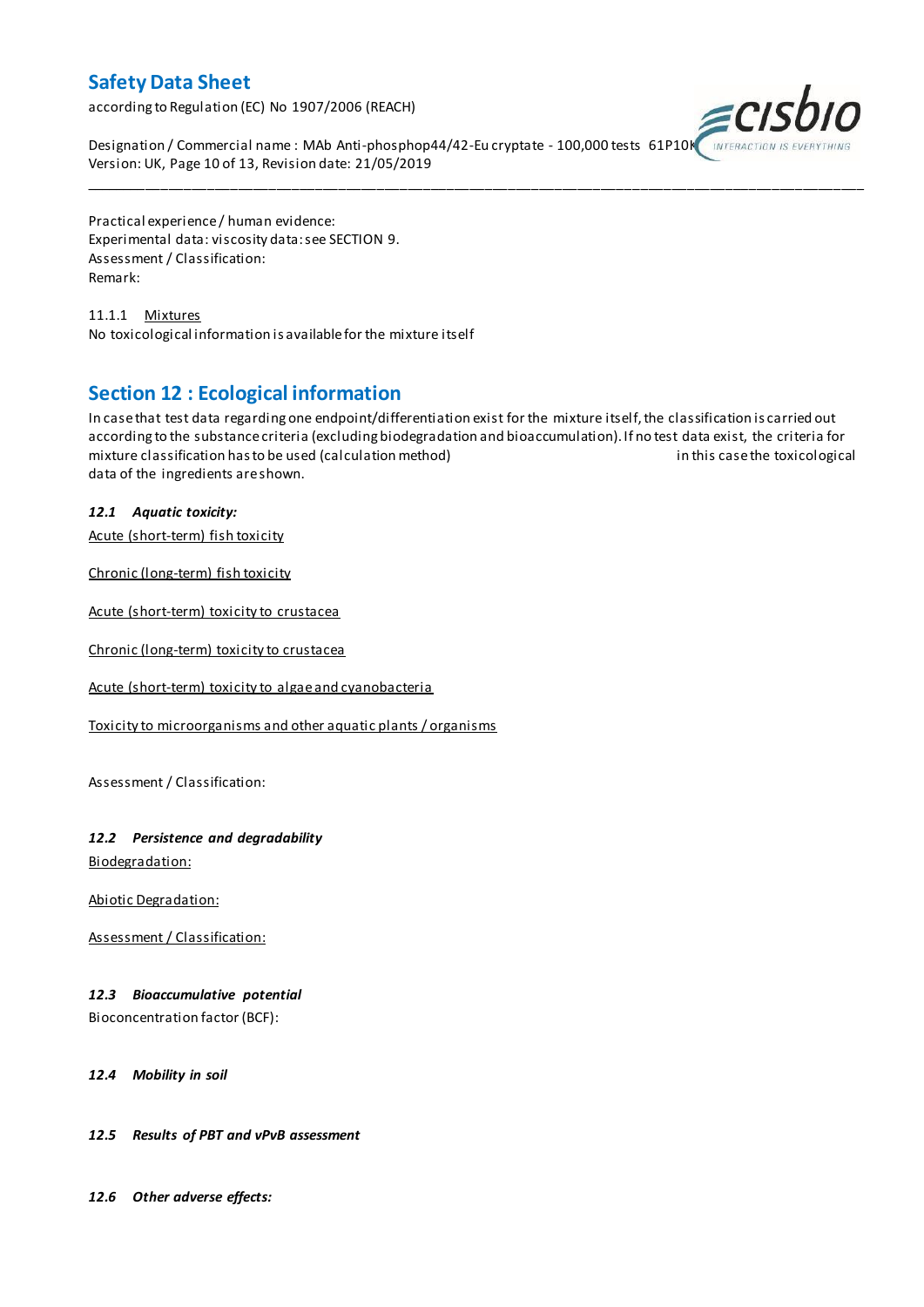according to Regulation (EC) No 1907/2006 (REACH)

Designation / Commercial name : MAb Anti-phosphop44/42-Eu cryptate - 100,000 tests 61P10K Version: UK, Page 11 of 13, Revision date: 21/05/2019



Additional ecotoxicological information:

## **Section 13 : Disposal considerations**

#### *13.1 Waste treatment methods*

Waste treatment options:Dispose of waste according to applicable legislation. ;

*Transport in bulk according to Annex II of MARPOL 73/78 and the IBC Code*

## **Section 14 : Transport information**

ADR/RID/AND/IMDG/IATA

| UN No.                     |  |
|----------------------------|--|
| UN Proper shipping name    |  |
| Transport hazard class(es) |  |
| Hazard label(s)            |  |
|                            |  |
| Packing group              |  |

\_\_\_\_\_\_\_\_\_\_\_\_\_\_\_\_\_\_\_\_\_\_\_\_\_\_\_\_\_\_\_\_\_\_\_\_\_\_\_\_\_\_\_\_\_\_\_\_\_\_\_\_\_\_\_\_\_\_\_\_\_\_\_\_\_\_\_\_\_\_\_\_\_\_\_\_\_\_\_\_\_\_\_\_\_\_\_\_\_\_\_\_\_\_\_\_\_\_\_\_\_

## Land transport (ADR/RID) Classification code ADR: Special Provisions for ADR/RID: Limited quantities for ADR/RID:<br>
Packing Instructions for ADR/RID: Special packing provisions for ADI Special packing provisions for ADR/RID: Mixed packing provisions: Portable tanks and bulk containers Instructions: Portable tanks and bulk containers Special Provisions: ADR Tank Code: ADR Tank special provisions: Vehicle for tank carriage: Special provisions for carriage Packages: Special provisions for carriage Bulk: Special provisions for carriage for loading, unloading and handling: Special Provisions for carriage Operation: Hazard identification No: Transport category (Tunnel restriction code): Sea transport (IMDG) Marine Pollutant: Subsidiary risk(s) for IMDG: Packing provisions for IMDG: Limited quantities for IMDG: Packing instructions for IMDG: IBC Instructions: IBC Provisions: IMO tank instructions: UN tank instructions: Tanks and bulk Provisions: EmS : Stowage and segregation for IMDG: Properties and observations: Inland waterway transport (ADN) Classification Code ADN: Special Provisions ADN: Limited quantities ADN: Excepted quantities ADN: Carriage permitted: Carriage permitted: Provisions concerning loading and unloading: Provisions concerning carriage: Number of blue cones/lights: Remark: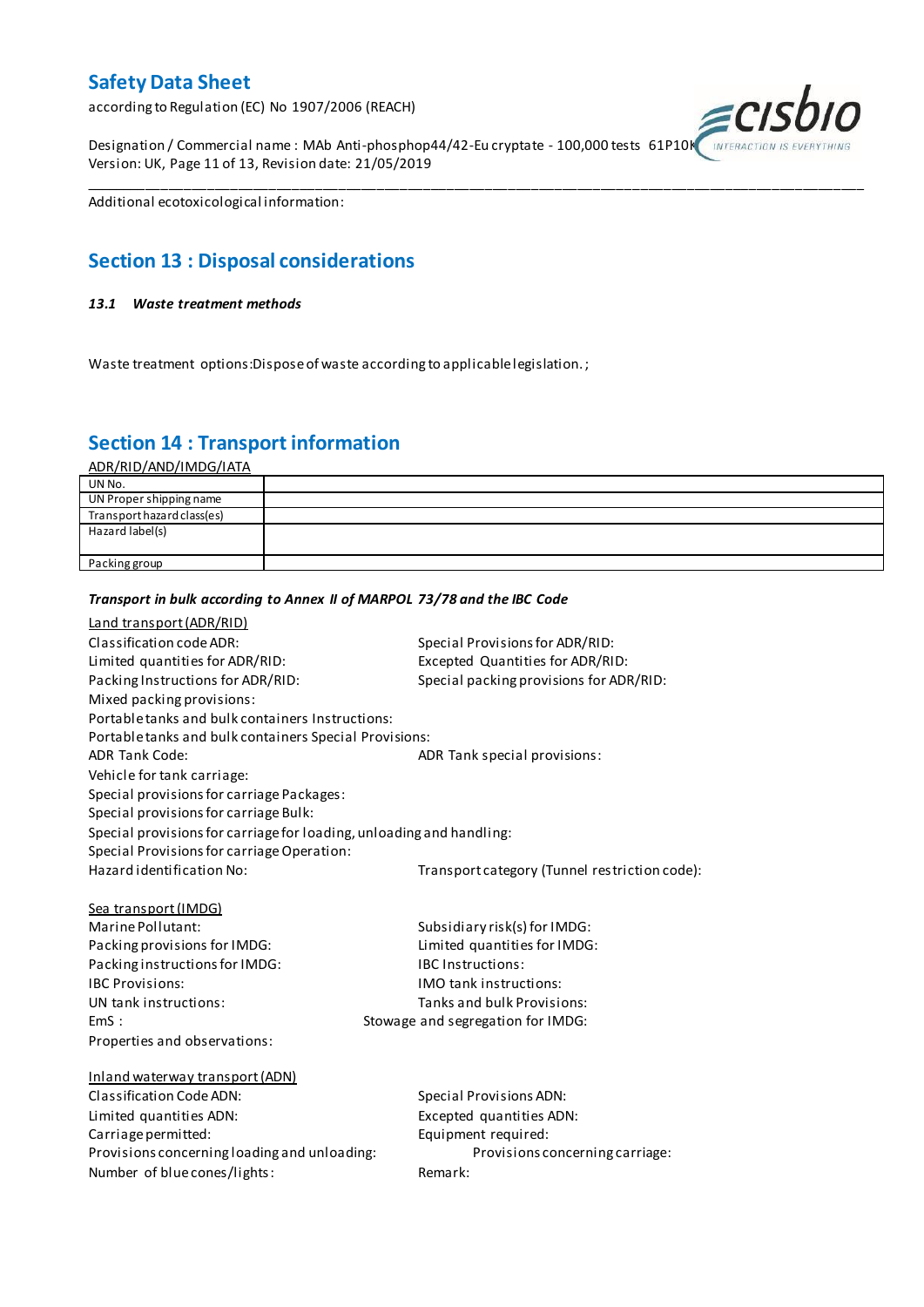according to Regulation (EC) No 1907/2006 (REACH)



Designation / Commercial name : MAb Anti-phosphop44/42-Eu cryptate - 100,000 tests 61P10K Version: UK, Page 12 of 13, Revision date: 21/05/2019

Air transport (ICAO-TI / IATA-DGR) Subsidiary risk for IATA: Excepted quantity for IATA: Passenger and Cargo Aircraft Limited Quantities Packing Instructions: Passenger and Cargo Aircraft Limited Quantities Maximal Net Quantity : Passenger and Cargo Aircraft Packaging Instructions : Passenger and Cargo Aircraft Maximal Net Quantity : Cargo Aircraft only Packaging Instructions : Cargo Aircraft only Maximal Net Quantity : ERG code: Special Provisions for IATA:

\_\_\_\_\_\_\_\_\_\_\_\_\_\_\_\_\_\_\_\_\_\_\_\_\_\_\_\_\_\_\_\_\_\_\_\_\_\_\_\_\_\_\_\_\_\_\_\_\_\_\_\_\_\_\_\_\_\_\_\_\_\_\_\_\_\_\_\_\_\_\_\_\_\_\_\_\_\_\_\_\_\_\_\_\_\_\_\_\_\_\_\_\_\_\_\_\_\_\_\_\_

## **Section 15 : Regulatory information**

### *15.1 Safety, health and environmental regulations/legislation specific for the substance or mixture*

EU regulations

Authorisations and/or restrictions on use:

Authorisations: Restrictions on use: SVHC :

- Other EU regulations:
- Directive 2010/75/EC on industrial emissions

Not relevant

National regulations

### *15.2 Chemical Safety Assessment:*

For this mixture, no chemical safety assessment has been carried out

## **Section 16 : Other information**

### *16.1 Indication of changes*

Date of the previous version:03/05/2019 Modifications:

*16.2 Other informations*

*16.3 Classification for mixtures and used evaluation method according to regulation (EC) 1207/2008 [CLP]:* See SECTION 2.1 (classification).

### *16.4 Relevant R-, H- and EUH-phrases (number and full text):*